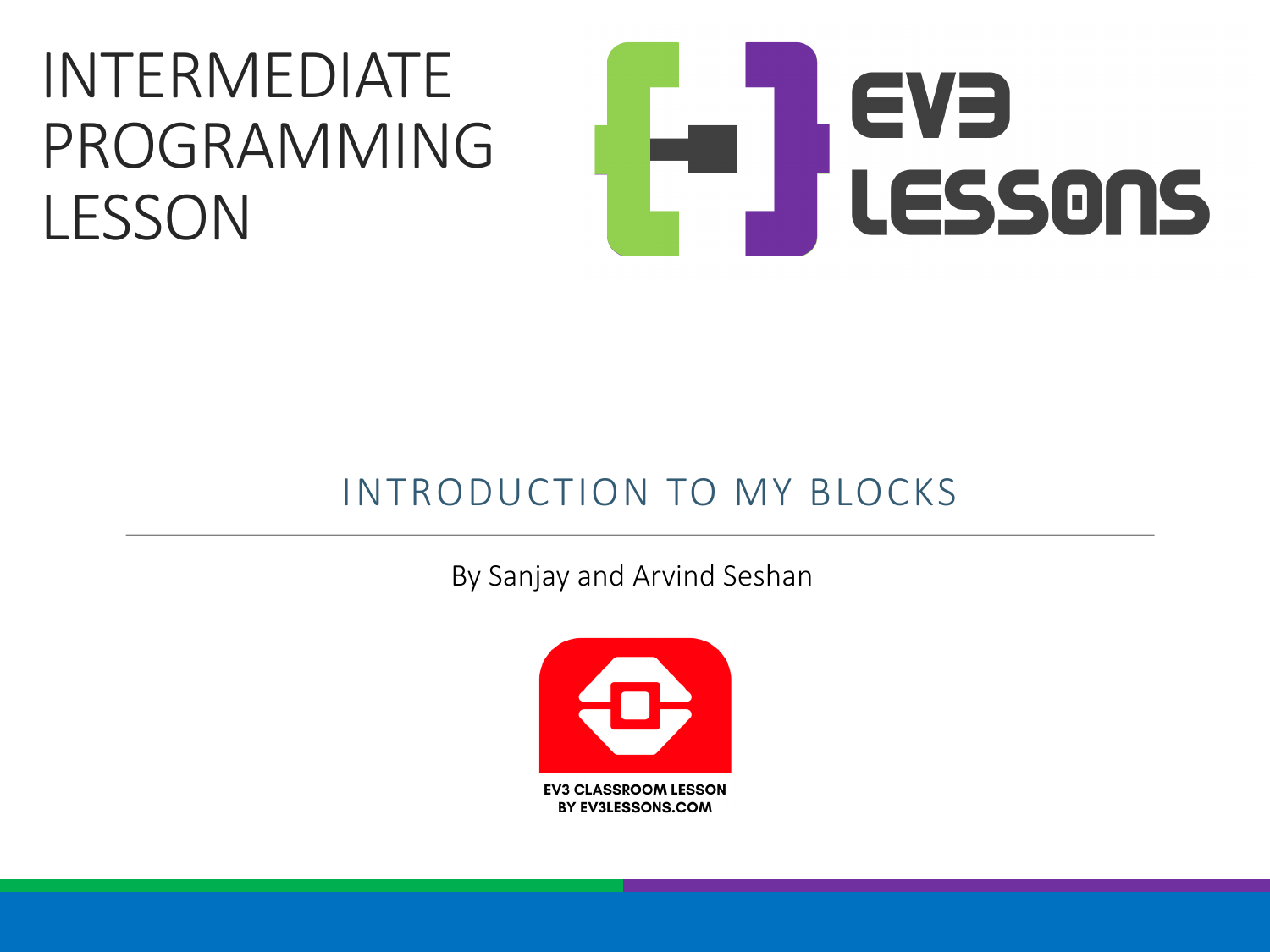#### Lesson Objectives

Learn how to make custom blocks in the EV3 Classroom Software (My Blocks)

Learn why a My Block is useful

Learn to construct a My Block with Inputs and Outputs (Parameters)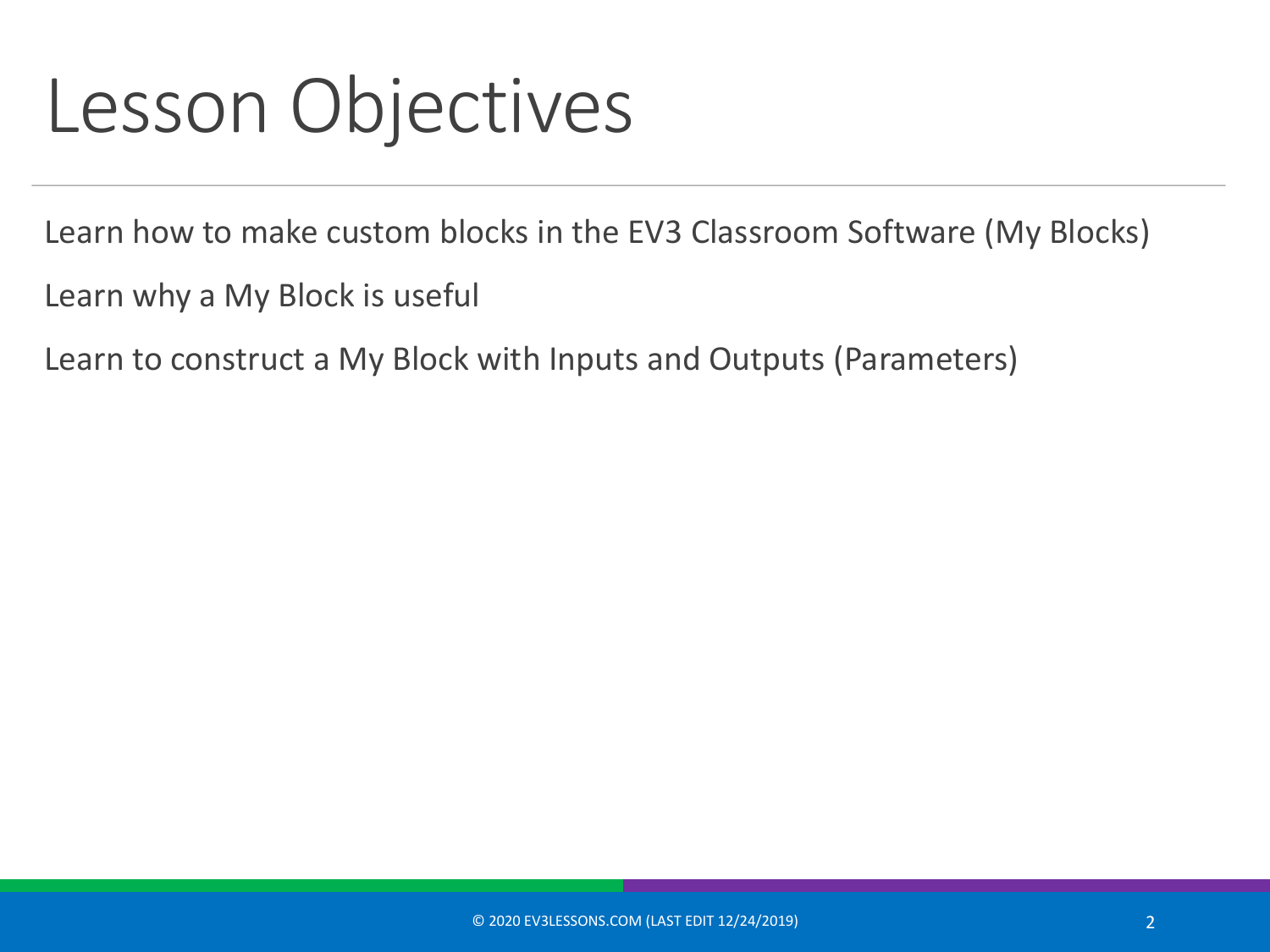## What is a My Block?

- A My Block is a combination of one or more blocks that you create that can be grouped into a single block
- My Blocks are basically your own custom blocks
- Once a My Block is created, you can use it in multiple programs
- Just like any other block in EV3, My Blocks can have both inputs and outputs (parameters)



The blocks above is an example of a My Block:

- Move CM tells the robot to move the number of CM we input
- You will create this My Block in the next lesson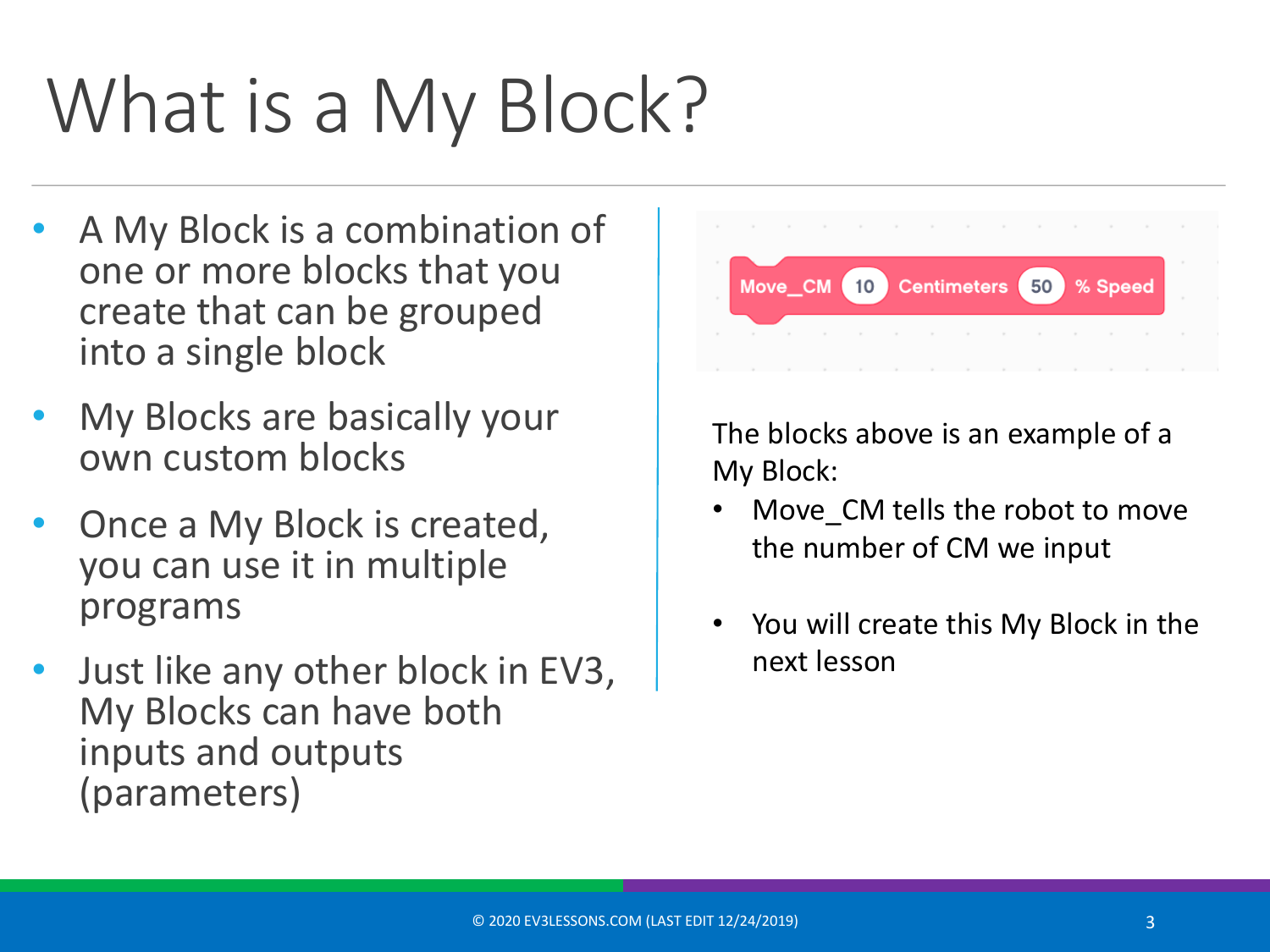## When do You Use a My Block?

- Whenever the robot is going to repeat an action inside your program
- When code is repeated in a different program
- Organize and simplify your code

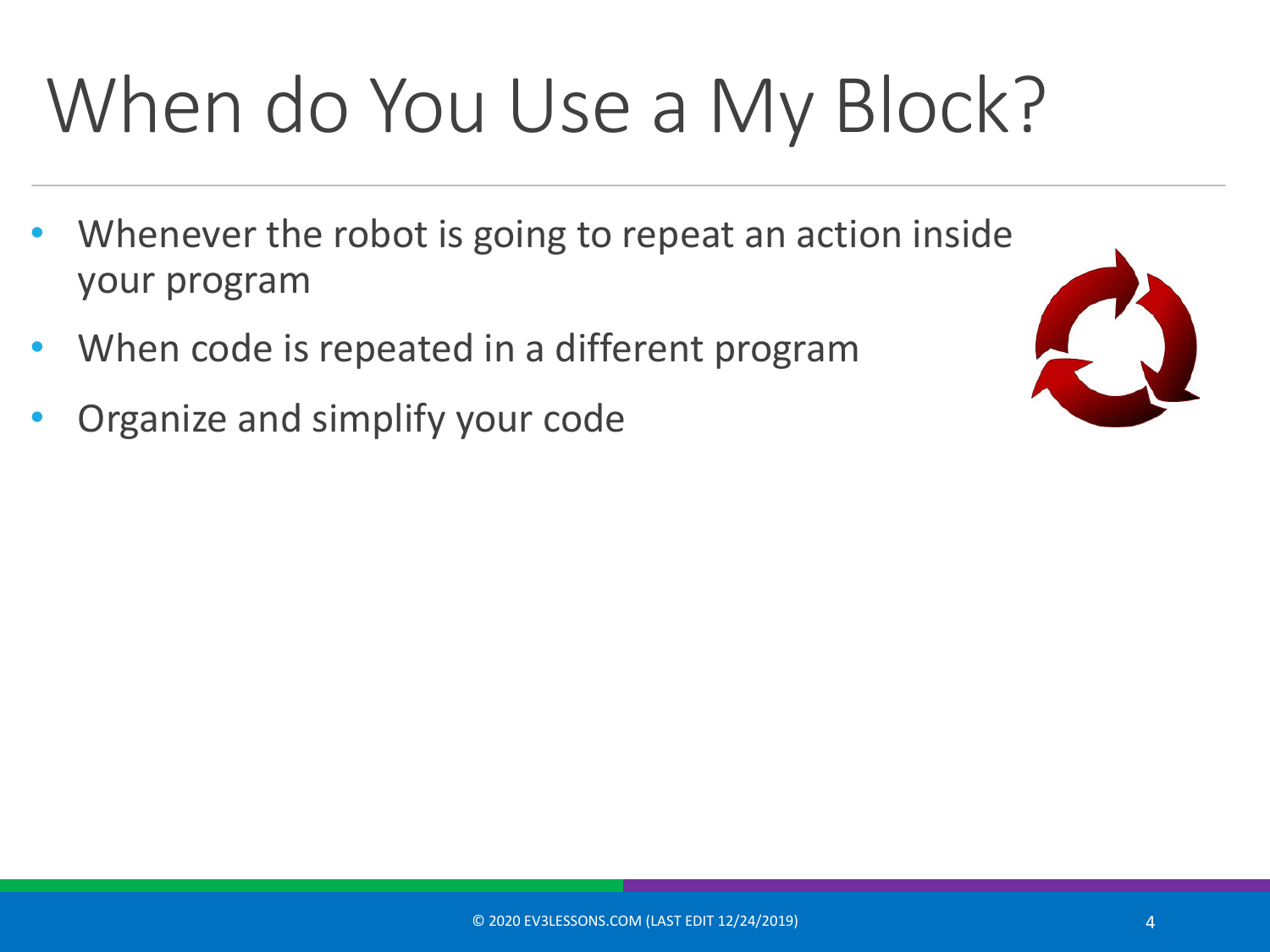#### Why Should You Bother?

#### Because of My Blocks, your missions will look like this…



This makes your code easier to read and easier to modify!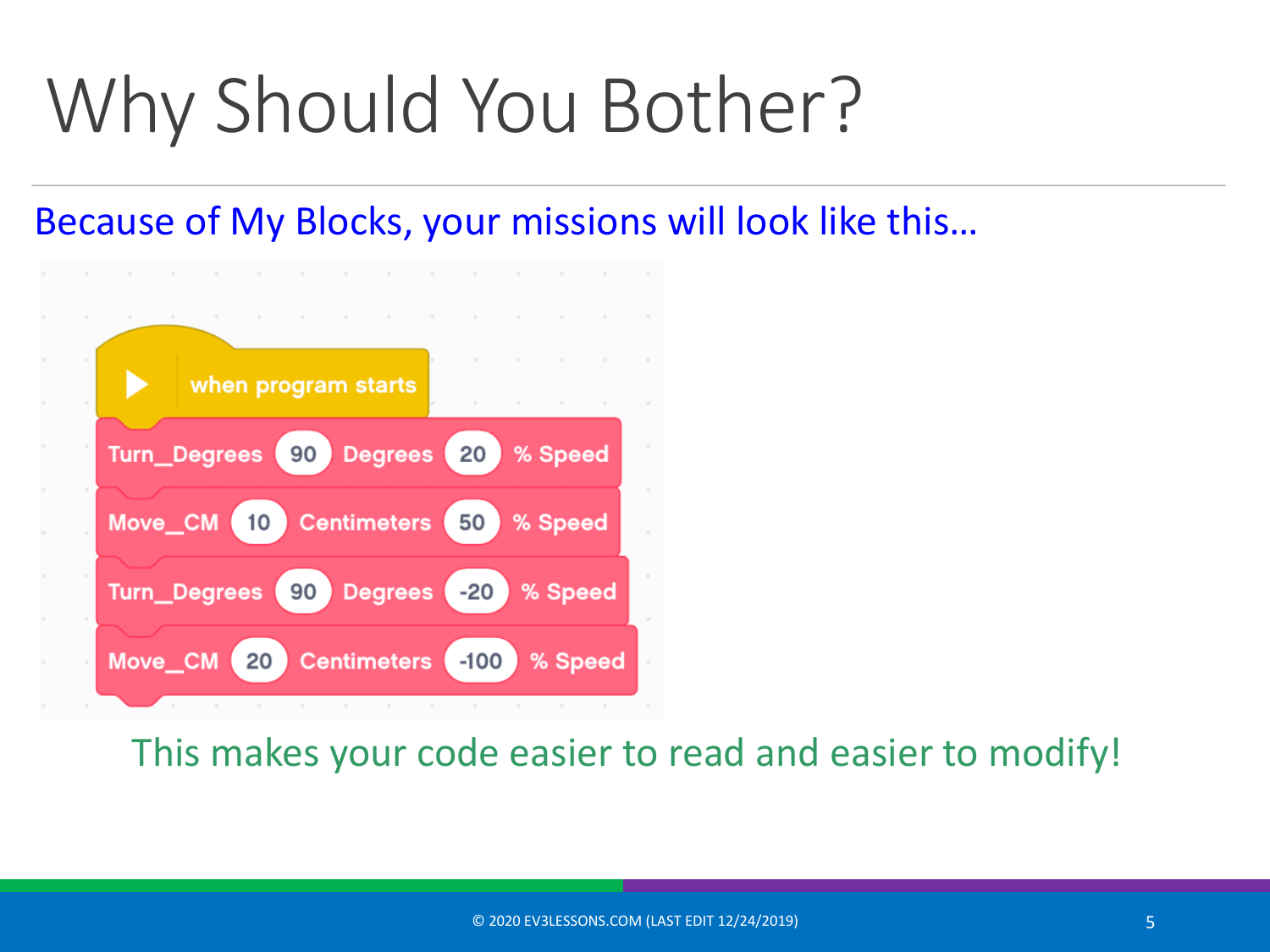#### What Makes a Useful My Block

Note: Making My Blocks with inputs and outputs can make them far more useful. However, you need to be careful not to make the My Block too complicated.

Question: Look at the list of three My Blocks below. Which ones do you think are useful for to use?

- Move5CM (Moves the robot five centimeters)
- MoveCM with a centimeter and power input
- MoveCM with centimeter, power, angle, coast/brake, etc. inputs

Answer:

- Move5CM may be used often, but you will be forced to make other My Blocks for other distances. This will not be fixable later.
- MoveCM with centimeters and power as inputs is probably the best choice.
- MoveCM with centimeters, power, angle, coast/brake, etc. might be most customizable, but some of the inputs might never be used.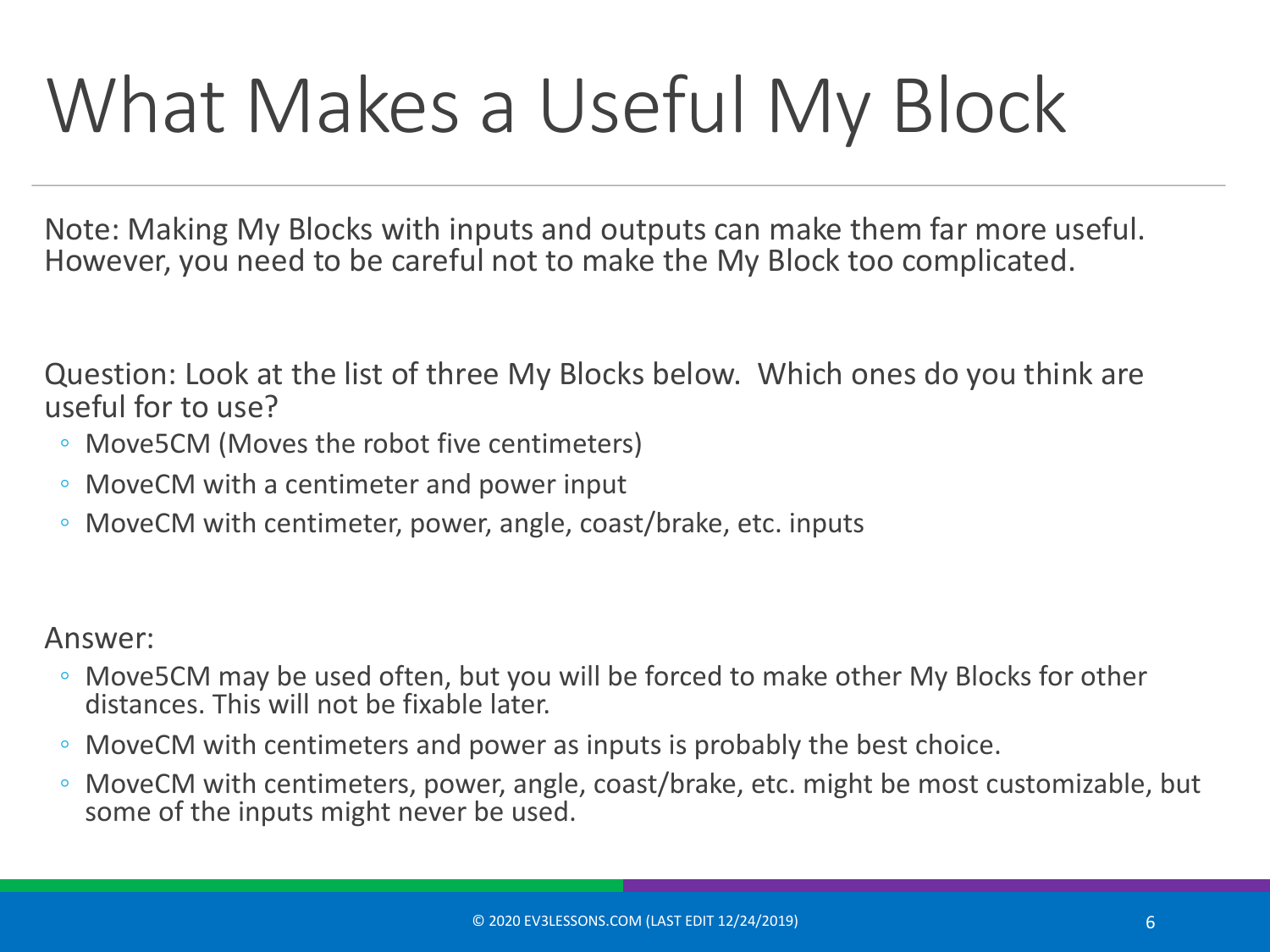#### Step 1: Create a My Block

•Go to the My Blocks tab on the left side and select "Make a Block."

•You are then taken to the Block Making menu.

•Type in the name for the block



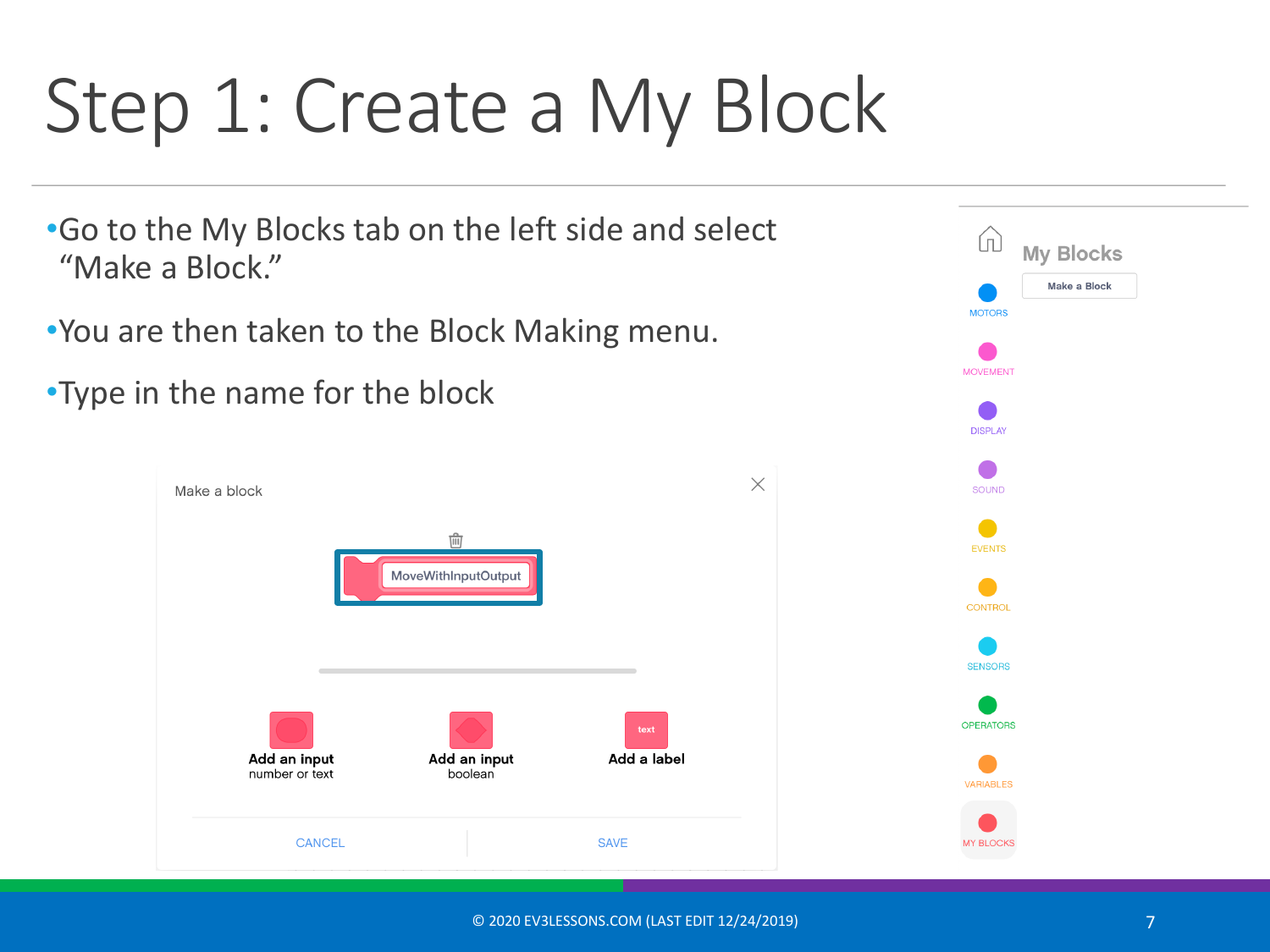#### Step 2: Add Inputs and Labels

•Use the buttons below the block to add inputs. You can add number or text inputs, as well as Boolean (true/false).

•Labels can be used to indicate what each input is when you use the My Block in your programs.

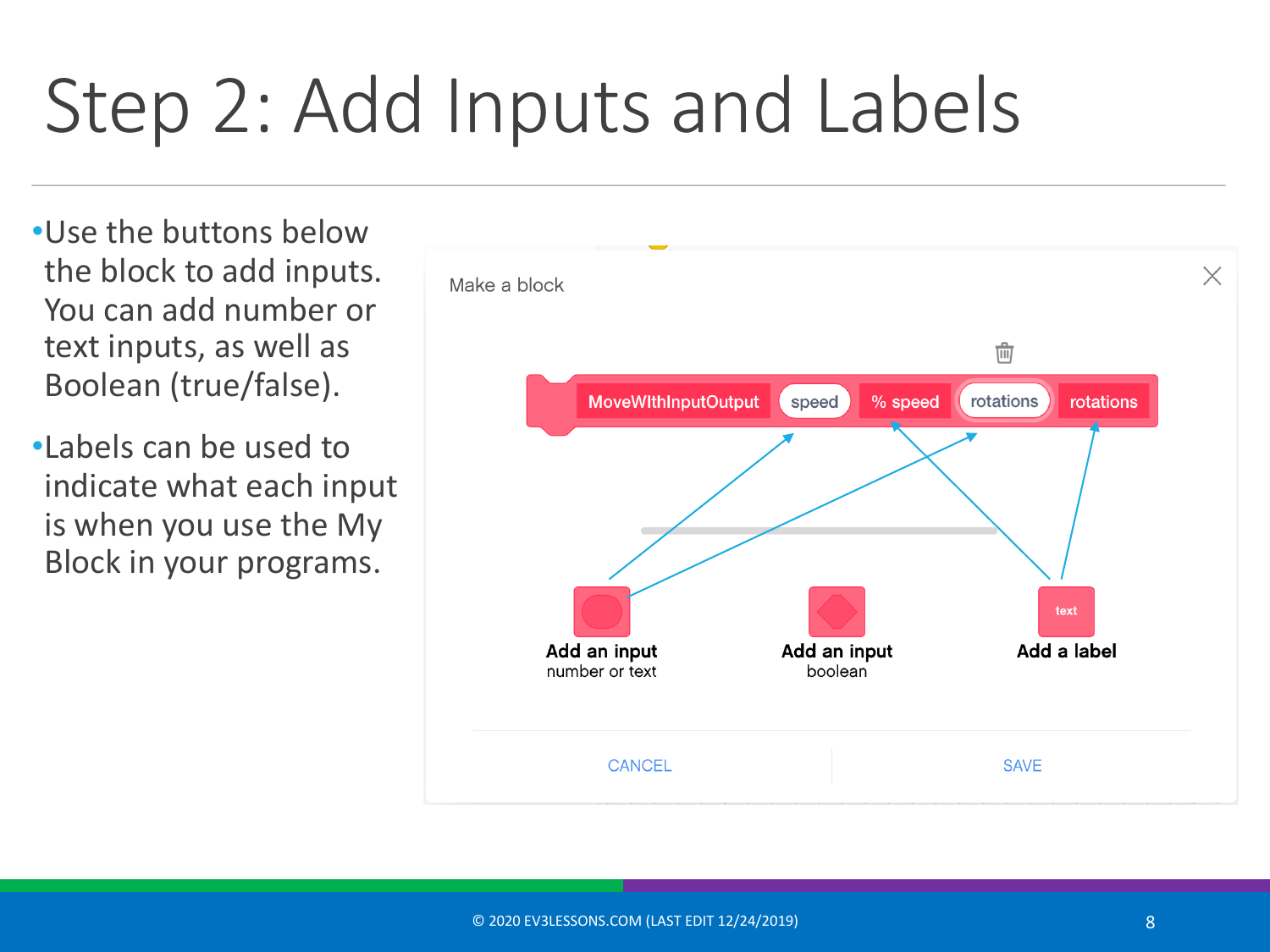#### Step 3: My Block Location

- •Once you click "Save," a Define Block appears in the canvas.
- •The code for the My Block goes under the Define Block.
- •In addition, the My Block can now be found in the My Blocks tab. To use the My Block in your code, simply drag in the block.
- •Note: the My Block in EV3 Classroom can only be used inside one project

| define MoveWithInputOutput speed % speed rotations rotations |  |  |
|--------------------------------------------------------------|--|--|
|                                                              |  |  |
|                                                              |  |  |

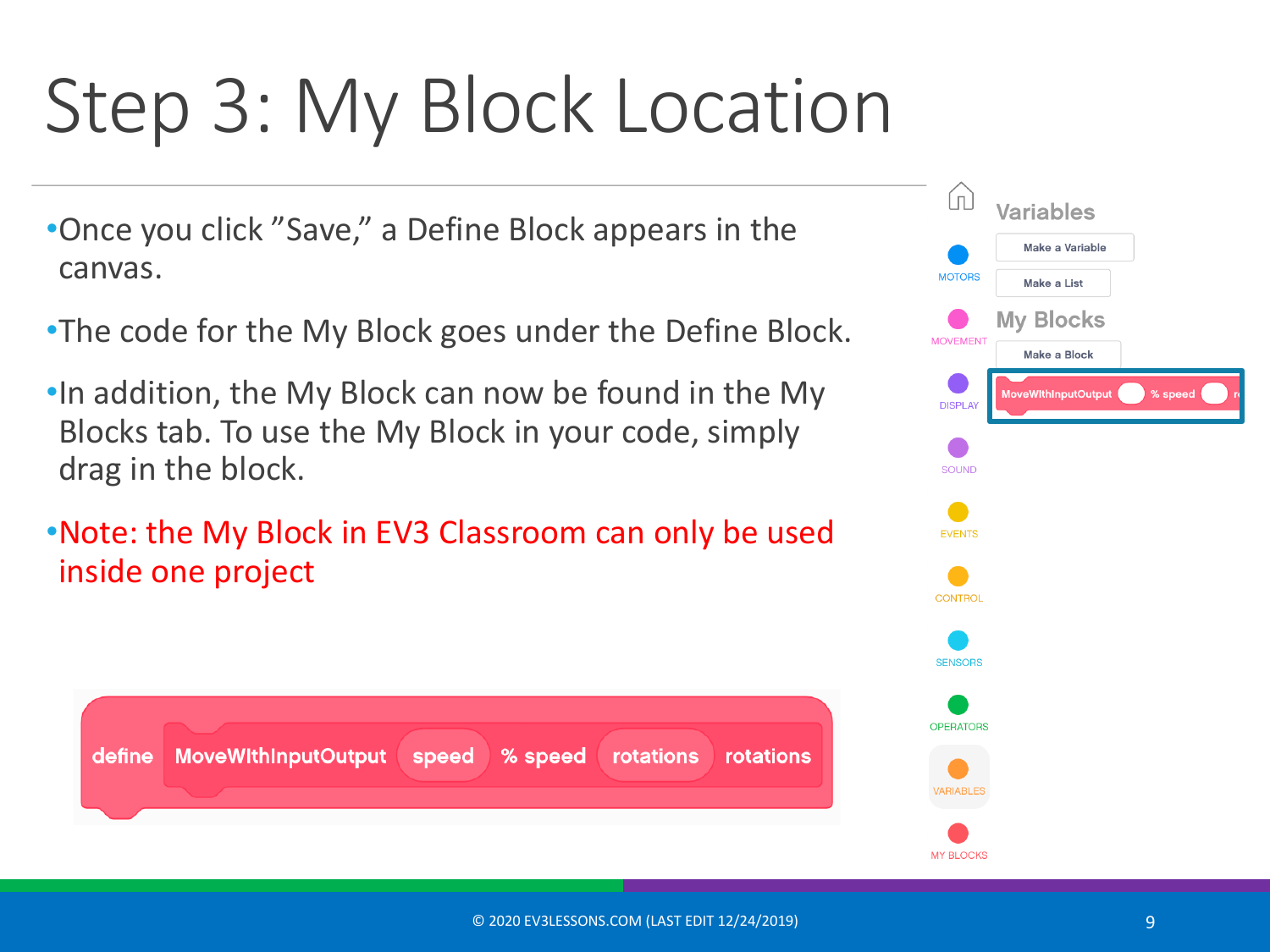### Step 4: Defining the My Block

- •Add the programming blocks that you want in your My Block under the Define Block.
- •To use the inputs from the My Block, drag the oval inputs from the Define Block to the places where you need them as demonstrated in the images to the right.
- •The code on the right sets up a My Block that takes in speed and rotations and moves straight with the speed and rotations inputted.

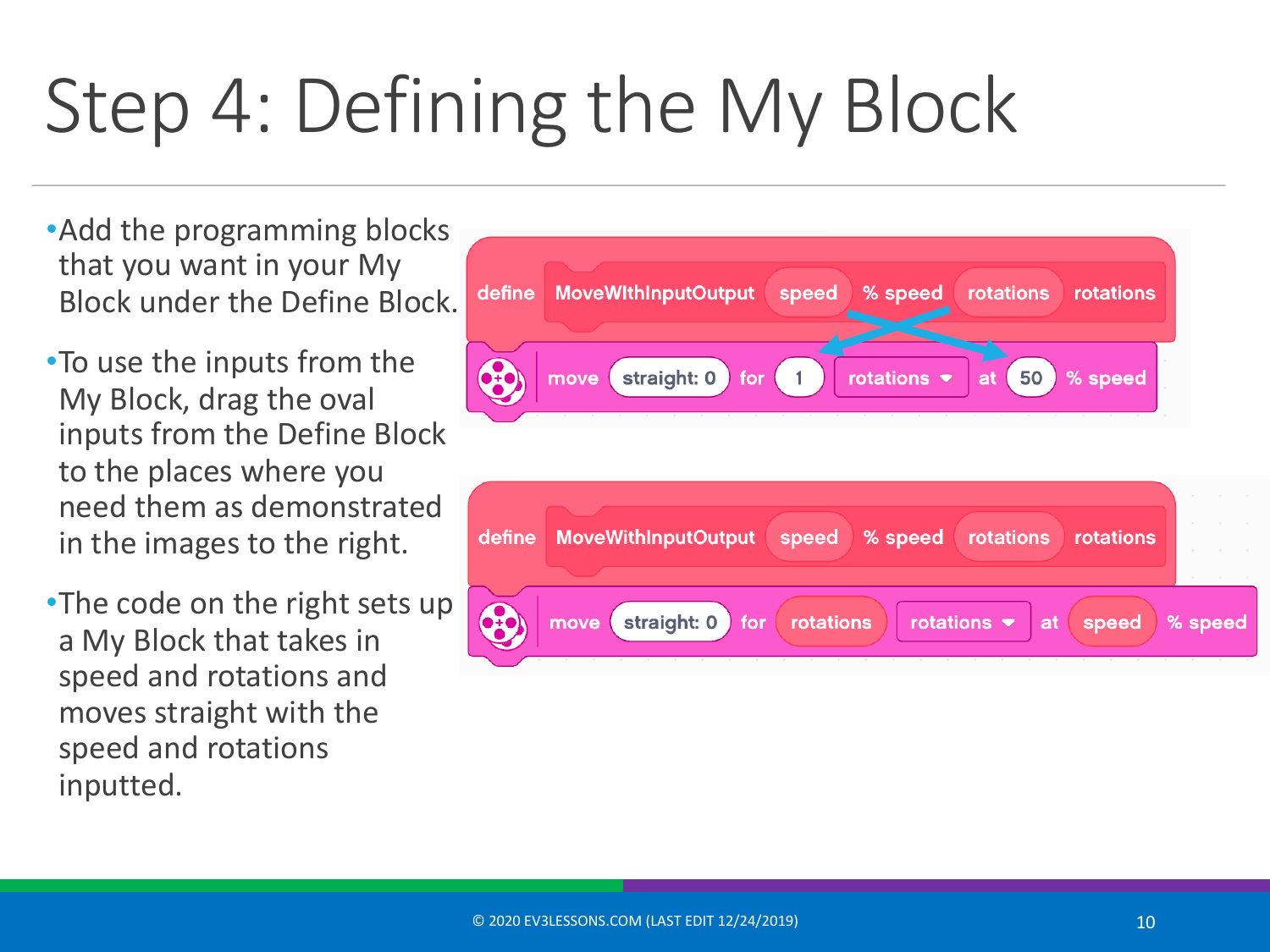## Step 5: Adding Outputs

Unlike My Blocks in EV3-G, you cannot define Outputs. Here is a work-around.

- 1. Define a variable to store the value of your output.
- 2. Write the data you want to input to the variable inside the My Block.
- 3. Use the variable in your main code

In the code on the right, the My Block reads the ultrasonic sensor, sets it to a variable.

The value can be used later in the program such as print to the screen.

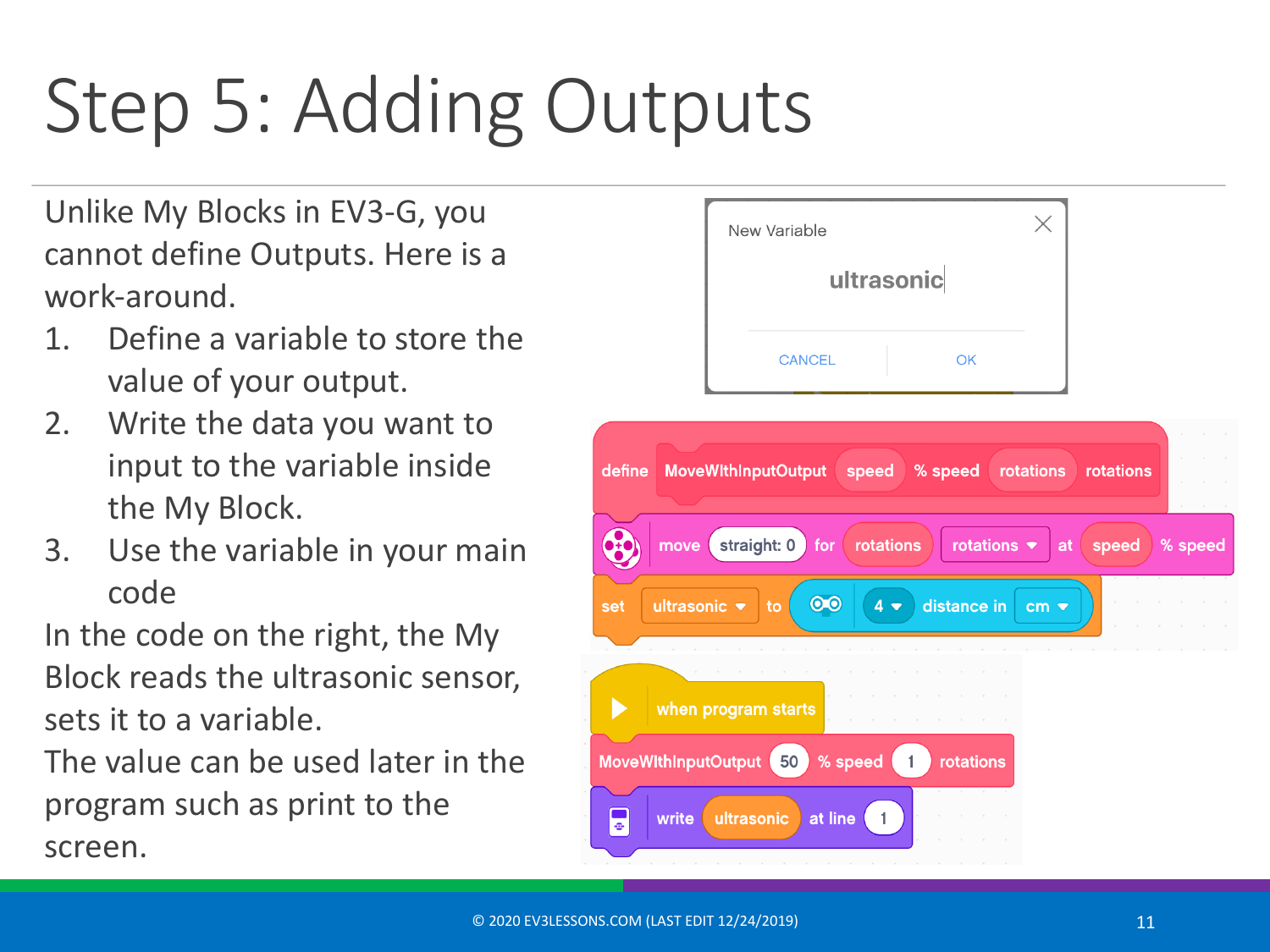#### How to Edit or Delete a My Block

|          |        |        |              | define Move_CM | Po        |                                          |                    |          |                    |
|----------|--------|--------|--------------|----------------|-----------|------------------------------------------|--------------------|----------|--------------------|
|          |        |        |              |                |           |                                          | <b>Add Comment</b> |          |                    |
|          |        |        |              |                |           |                                          | Delete Block       |          |                    |
|          |        |        |              |                |           | Edit                                     |                    |          |                    |
|          |        |        | ٠            | ٠              |           |                                          |                    |          |                    |
| $\alpha$ |        | ٠      | $\sim$       | $\sim$         |           | the contract of the contract of the con- |                    |          |                    |
|          |        |        |              |                |           |                                          |                    |          |                    |
|          |        |        | Turn_Degrees |                | Dearees   |                                          | % Sneed            |          |                    |
|          |        |        |              |                | Duplicate |                                          |                    |          |                    |
|          |        |        |              |                |           | Add Comment                              |                    |          |                    |
|          |        |        |              |                |           | Delete Block                             |                    |          |                    |
|          |        |        |              |                | Edit      |                                          |                    |          |                    |
| $\mu$    | $\sim$ | $\sim$ | $\sim$       |                |           | the contract of the contract of the      | $\sim$             | $\alpha$ | $\sim$<br>$\alpha$ |

- Right Click on a My Block in the Programming Canvas and select "Edit" to edit the My Block.
- This will take you back to the My Block creation screen where you can edit the name, add inputs, or delete inputs.
- To delete, you must first right click and press delete on all uses of the My Block in your program. Then, you can press delete on the definition of the My Block.